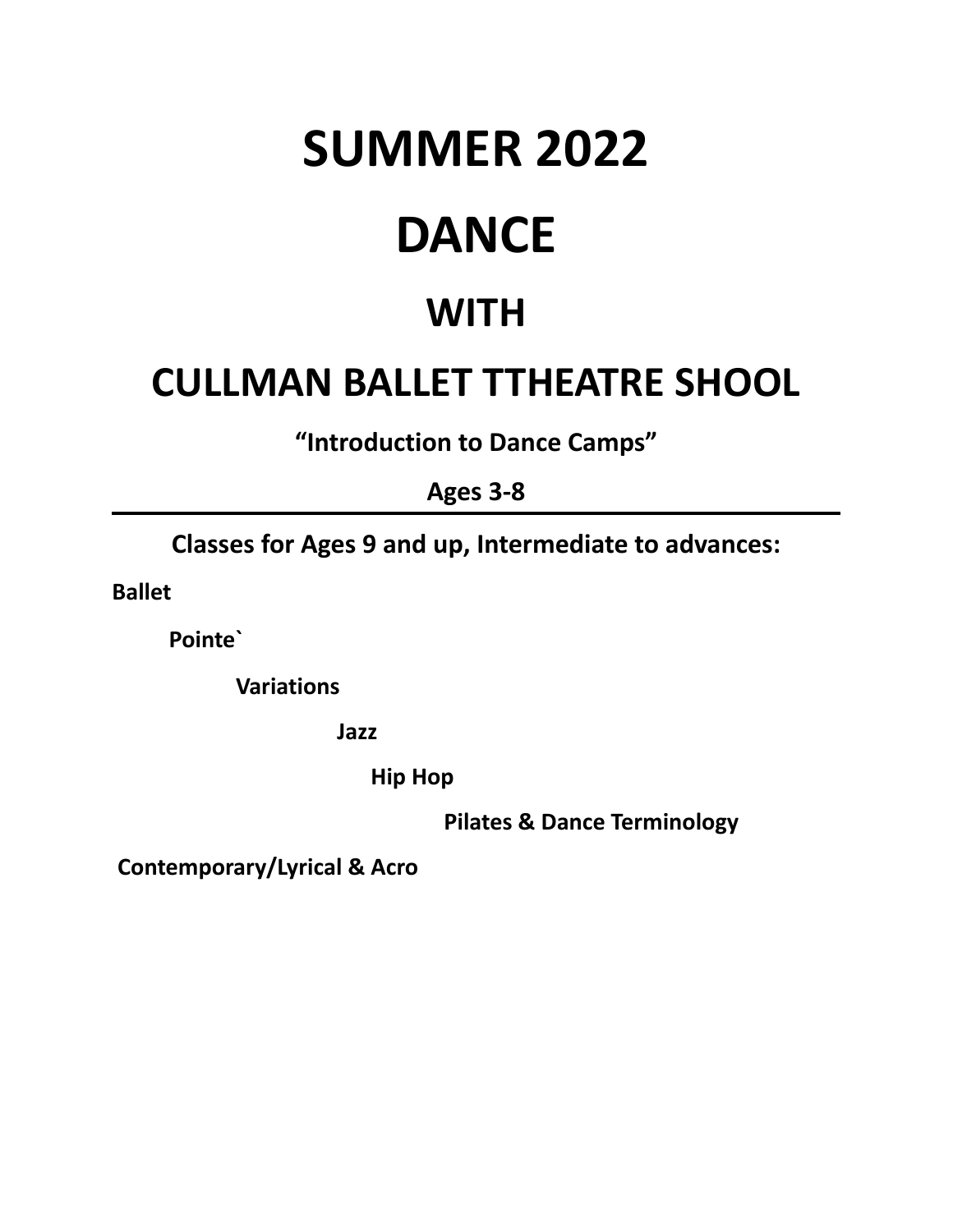#### **Dance Camps For ages 3-8 Cullman Ballet Theatre School Summer 2022**

*June 14-16 AND June 21-23 (Tues/Wed/ Thurs) 9:30 -11:30 am Ballet Teacher : Anna Willingham Lanier [www.cullmanballettheatre.com](http://www.cullmanballettheatre.com) On-line Registration open March 20* 

*The perfect introduction to dance!*

These camps offer young children the opportunity to experience dance in a fun and nurturing environment and is a wonderful introduction to ballet study since ballet is the foundation of all modern dances. Children take an age-appropriate ballet class, create a ballet-oriented craft and will also have a story time where they learn about classical story ballets.

Water will be provided for break time. All craft materials will be supplied. Parents and friends may observe the last day of camp at 11:15 am.

> COST: \$90 for 1 camp week \$160 both camps

> > Attire:

Available at "Dance with Us", Cullman's only dance shop! Located next door to Cullman Ballet Theatre School. Store hours: Mon.-Fri. 2:00-5:30 pm 1706 Tally Ho Street, Cullman, 35055 Phone: 256-775-8438

> or download from website to mail: 1704 Tally Ho street, Cullman, Al. 35055 or register on-line\* [www.cullmanballettheatre.com](http://www.cullmanballettheatre.com)

.

New students will be asked to open an on-line account. On-line registration opens March 20 & you will be charged a \$20 fee. This fee will be credited to the camp tuition. Your account will be invoiced after you make your camp selection.

Any Questions Contact: Elaine Willingham (256-734-7775 or 256-339-7659)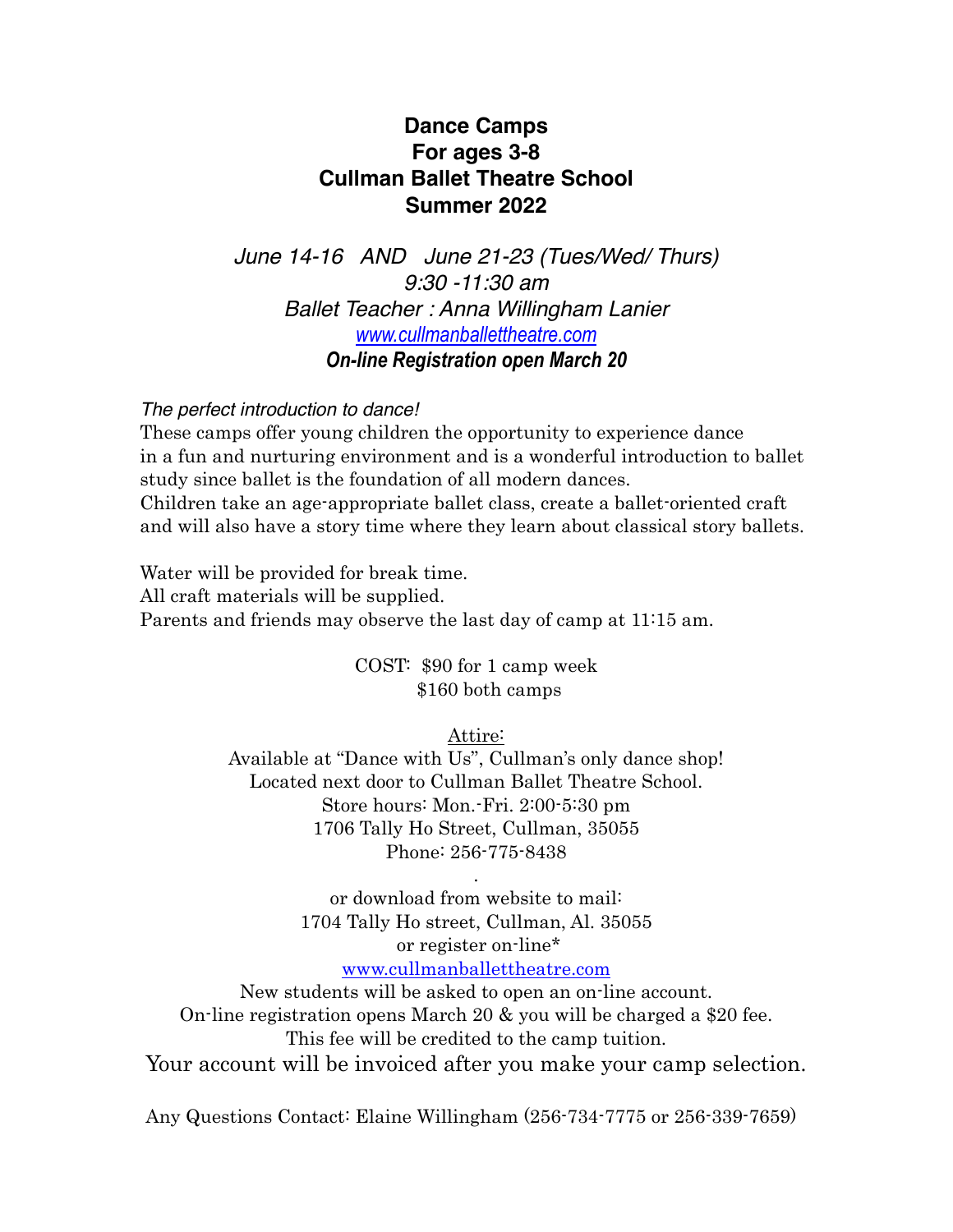### **Summer Dance 2022 Ballet Theatre School of Cullman**

1704 Tally Ho Street Cullman, Alabama 35055 [www.cullmanballettheatre.com](http://www.cullmanballettheatre.com) On Line registration is open 256-734-7775 Elaine Willingham Owner/Artistic Director

**June 13- June 23 (2weeks) July 11-28 (3 weeks) Mon/Tues//Thurs. \*Deposits or full tuition due by June 1 \***

**All dance attire may be purchased at "Dance With Us" Cullman's Only dance attire shop located next door to CBT School.**

**Intermediate Level - estimate ages 8 –12 5:30 -7:30 pm (Mon) Ballet Technique/Terminology/Pilates 5:30 -6:30 pm (Tues) Jazz 6:30-7:30 pm (Tues) Ballet Technique 5:30-6:30 pm (Thurs) Hip Hop 6:30-7:30 pm (Thurs) Ballet Technique July13-27 (Wed) 4:00-5:00 pm Contemporary/Lyrical (Fri) 4:00-5:00 pm Acro**

**Advanced Level – age 12 & up 5:30 -7:30 pm (Mon) Ballet Technique/Terminology/Pilates 5:30- 6:30 pm (Tues) Pointe`/Variations 6:30 -7:30 pm (Tues) Jazz 5:30-6:30 pm (Thurs) Ballet Technique 6:30-7:30 pm (Thurs) Hip Hop July15-29 (Wed) 5:00-6:00 pm Contemporary/Lyrical (Fri) 5:00-6:00 pm Acro**